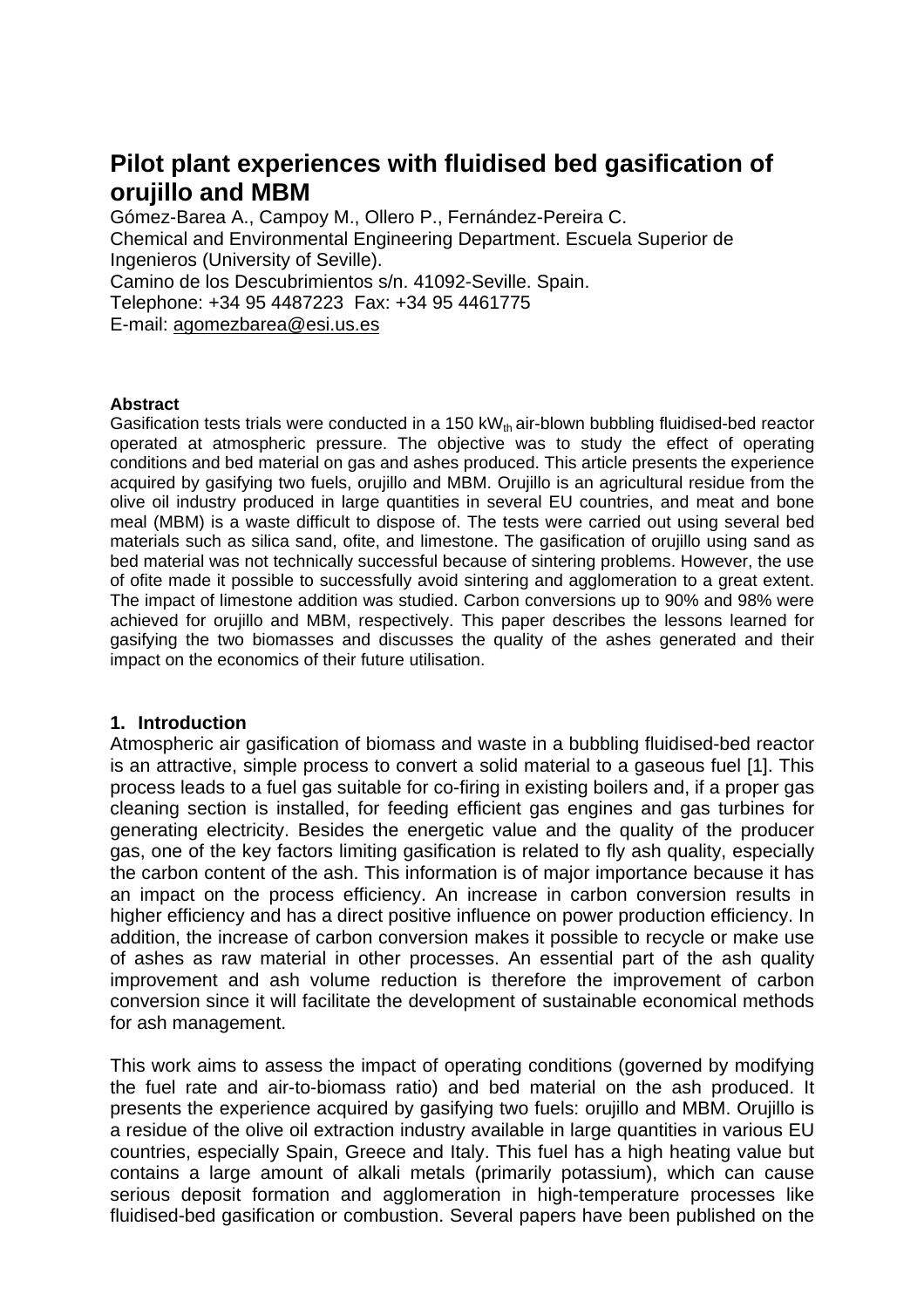gasification of leached orujillo [2], [3], [4]. Leaching obviates especially measures to deal with ash slagging, deposition and bed agglomeration. There are also several papers on the use of this biomass in pilot plants, [5], [6], [7]. References [4], [8] and [5] describe pilot plant tests in a 300 kW<sub>th</sub> atmospheric CFB using leached orujillo. We found only two studies on the gasification of orujillo in BFBs ([9], [10]). The work described in ref. [9] discusses the impact of two additives (dolomite and olivine) on the producer gas quality (mostly on tar, dust and ammonia). Ref. [10] assesses the technical viability of long-term trials using untreated orujillo (i.e., direct from mill) with high ash content (around 20%). Other studies give useful information about the gasification of orujillo. For instance, refs. [11], [12] and [13] deal with char reactivity studies.

We found no studies on FB gasification of MBM in the specialised literature. Only a few co-gasification experiences have been reported from the IGCC plant in Puertollano [14], where a maximum MBM content of 5% in the feed blends was tested. On the other hand, there is relatively widespread experience with MBM combustion [15], [16].

# **2. Experimental**

## **2.1. Fuels and bed material**

Table 1 presents a typical analysis of the orujillo and MBM used in the tests described in this study. Bed materials used include silica sand, ofite and limestone. Ofite is a subvolcanic rock with mineralogical formula  $(Ca \cdot Mq \cdot Fe \cdot Ti \cdot Al)_{2} (Si \cdot Al)_{2}O_{6}$ . The ofite used in this work had an average particle size of 380 µm and a particle density of 2620 kg/m<sup>3</sup>. The limestone used in the MBM gasification tests had an average particle size of 750  $\mu$ m and a particle density of 2580 kg/m<sup>3</sup>. Approximately 12 kg of inert bed material were used during each test. In the tests using blends of ofite and limestone as additive, the ratio of ofite to limestone was 65/35% wt. This established an approximate ofite-to-lime ratio of 80/20 after the calcination of the limestone. Table 2 presents the ultimate and proximate analysis of the inert bed materials and their particle-size distribution. The gasification tests using sand as bed material were not technically successful because of defluidisation problems caused by rapid sintering. Hence sand characterisation is not reported here.

## **2.2. Test facility**

The experiments were carried out in an experimental rig described in detail in a previously published article [10]. Therefore, only a brief description is given here. The bubbling fluidised-bed reactor was designed to process up to 30 kg/h of solid biomass. Fig. 1 and Table 3 present a schematic diagram and some relevant operating and design data on the pilot plant, respectively.

The fuel is injected at the bottom of the gasifier where there is a slightly positive pressure. The feed system consists of two hoppers with a knife valve between them. There are also two screws, the feeder screw placed immediately after the metering hopper and the high-speed water-cooled injection screw. The air for combustion or gasification can be preheated in a 7 kW electrical heater and enters the reactor at the plenum located just under the gas distributor.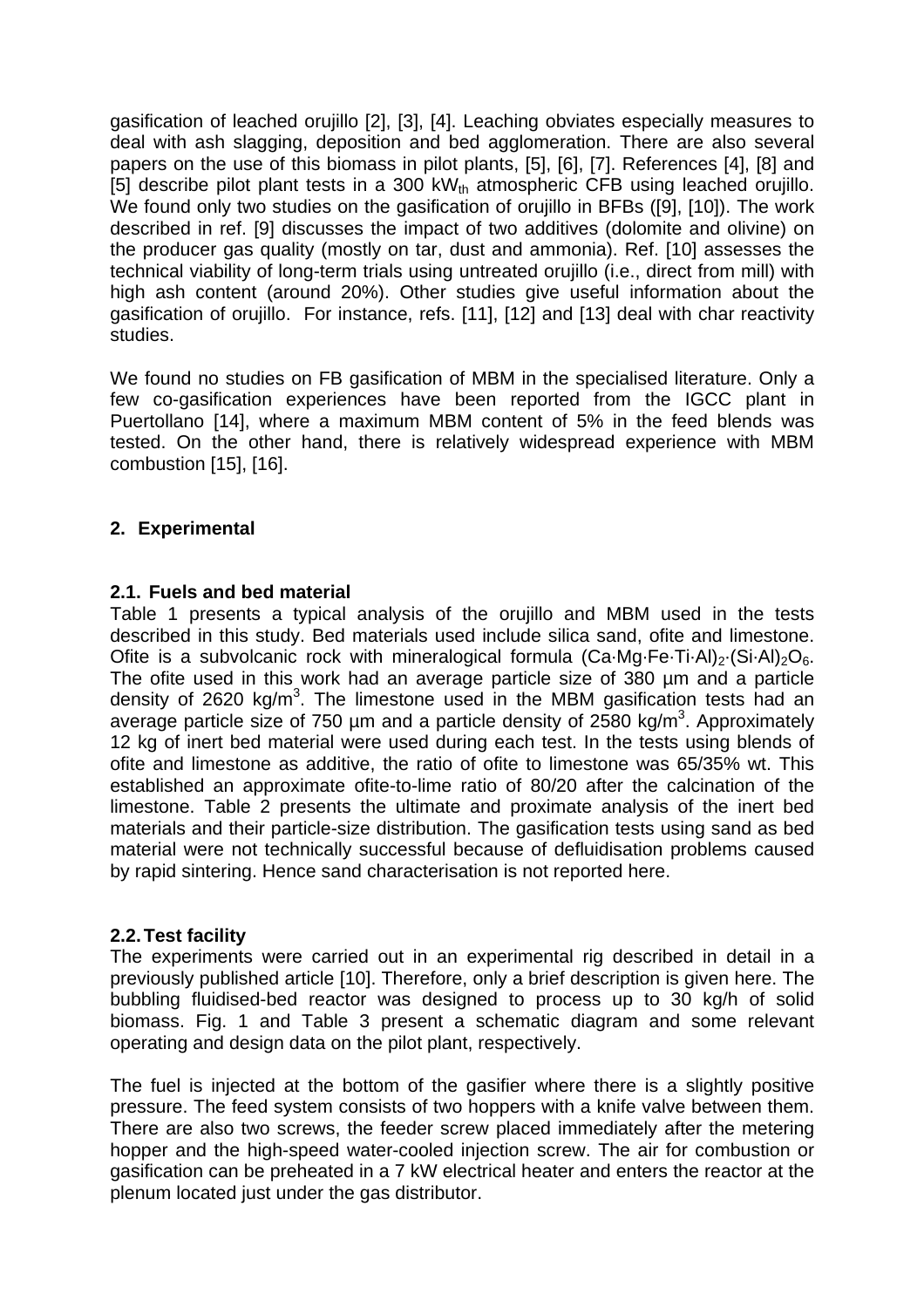The BFB gasifier consists of a refractory stainless steel reactor fitted with a perforated distributor plate. It has a total height of 4.2 m and two sections, the 150 mm ID bed zone and the 250 mm ID freeboard. The reactor design is flexible, which makes it possible to remove the ashes and supply heat in several ways. The ashes can be removed by means of an overflow situated in the upper zone. This system allows the ashes to be bled off at various bed heights. The ash can also be purged from the bottom part of the gasifier by manipulating a ball valve situated under the distributor.

The heat is supplied with a 27 kW<sub>th</sub> refractory lined oven. The oven is used mainly in two ways (see below). Temperatures are measured along the bed and freeboard by means of eight thermocouple probes. Three pressure taps are located along the side of the reactor to monitor the fluidisation conditions of the bed.

The gas leaving the freeboard section passes through two cyclones in series to collect entrained particles and through a wet scrubbing system to remove the condensable tars. Char, ash and inert bed material particles are collected in bins placed under the cyclones. The gas sampling point is located downstream from the scrubber. A slipstream of the fuel gas is taken out by an Inconel probe with a filter to remove particles. The sampling line is electrically heated to avoid condensation of organic compounds within the probe. The composition of the produced gas is measured continuously (CO, CO<sub>2</sub>, CH<sub>4</sub>, H<sub>2</sub> and O<sub>2</sub>). Finally, the producer gas flowrate is measured by a rotameter.

The produced gas is finally introduced into a 85 kW $_{\text{th}}$  post-combustion chamber. This is a refractory lined horizontal cylinder, allowing working at temperatures up to 900°C.

## **2.3. Test design, procedure and sampling**

The reactor has a flexible design which enables setting various modes of operation. The tests with orujillo were carried out with the oven off. This form of operation simulated the usual setup found in most gasification pilot plants, insulated with blankets. With this operational setup, the heat losses are high owing to the small scale of the plant. The tests with MBM were performed by adjusting the oven in to provide the heat necessary to compensate for the wall heat losses. Therefore, the tests carried out with MBM can be considered adiabatic. This operational procedure has revealed itself to be ideal to simulate full-scale systems where the area-tovolume ratio is much smaller (and hence relative heat losses based on the thermal biomass input).

In direct or autothermal gasification, given the type of biomass and the bed material, there are two main operating variables that can be independently varied within a limited range: the biomass throughput and the air flowrate. These two variables determine the equivalence ratio (ER), defined as the operating air-to-fuel mass ratio divided by the air-to-fuel mass ratio for stoichiometric combustion. The ER is the most important parameter in this type of gasifiers because it establishes the bed temperature and hence the gasifier performance (gas composition, heating value, carbon conversion, tar content, energetic efficiency and gas yield). An additional degree of freedom is introduced into the system if the heat supply is established independently.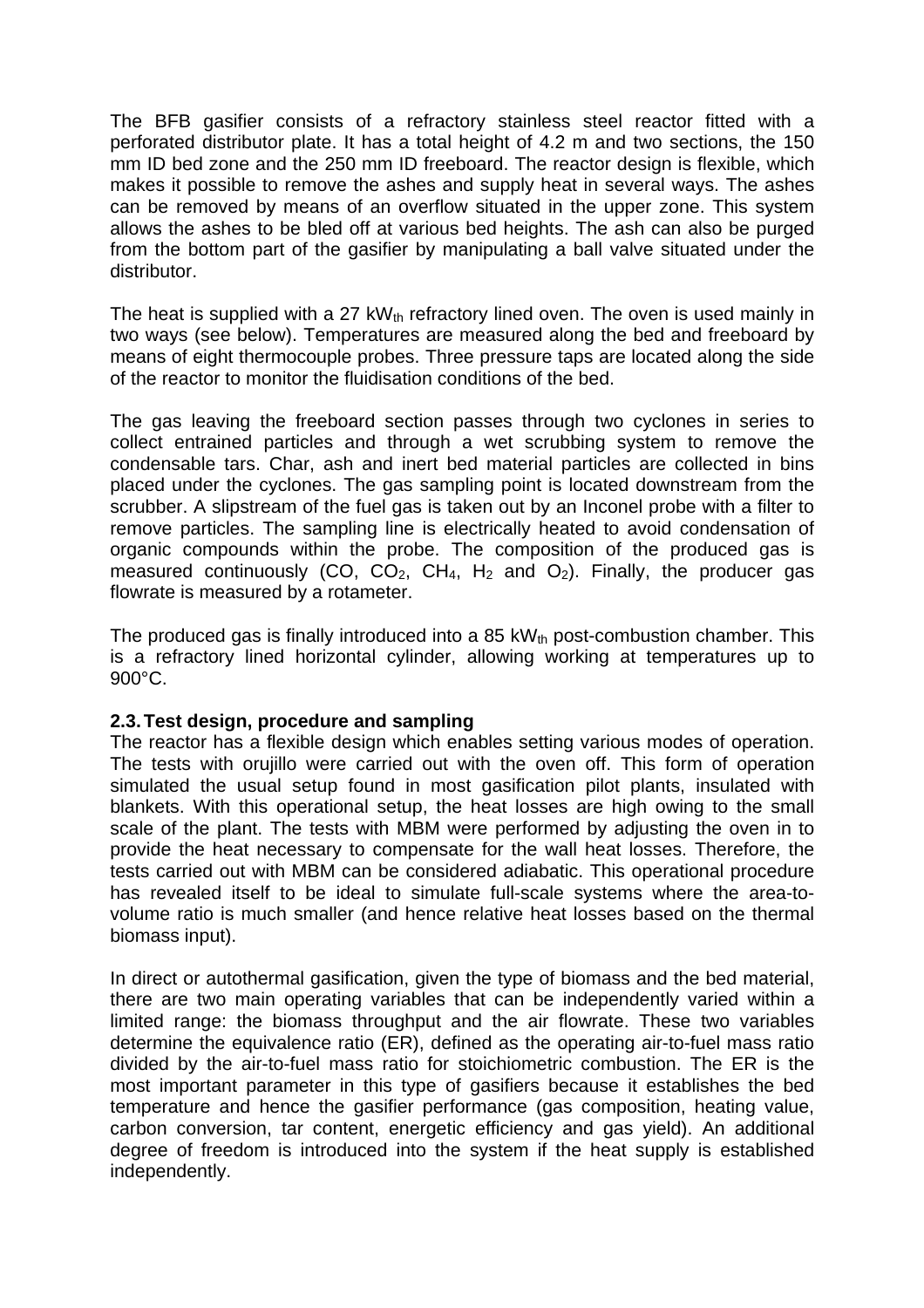At the beginning of each run, the bed material in the bed is heated up with the preheated air. After about an hour of heating, the bed temperature exceeds 400°C, and a small amount of biomass is fed in. In this oxidising atmosphere, the biomass is combusted and the reactor rapidly heated up to the desired process temperature. The computer-based data acquisition system is activated to monitor and record the temperature, the pressure drop and the feed rate values. The transition from combustion to gasification is made by increasing the biomass feed and thus decreasing the ratio between air and biomass flowrate.

In every test an initial transitory period of around 4-7 hours is followed by a steadystate period of 5-10 hours, which ends with the shutdown of the gasifier. The initial transient period is shorter in tests with MBM because the heating rate is higher, thanks to the heating support provided by the oven. After each test the two cyclone bins, the extraction ash bin and the overflow bin are sampled. The four locations are sampled twice and analysed for each run. Finally, one temperature probe is placed after the cyclones and another just before the blast enters the scrubber. This sampling protocol enabled us to correlate the ash volume and quality to the operating conditions.

# **3. Results**

## **3.1. Orujillo gasification tests**

No valid data using silica sand as bed material were obtained. The sintering and agglomeration processes were problematic, even at low temperatures (750-800ºC), but the difficulties were overcome by using ofite as bed material. This bed material prevented ash from melting and hence established stable operational conditions. The second column of Table 4 presents a summary of the most relevant parameters obtained from gasifying orujillo.

In the tests presented here the effect of ER was analysed using two air flowrates (18 and 20 Nm $^3$ /h) and several orujillo feed rates ranging from 15 to 30 kg/h. These conditions established an air/orujillo mass ratio within the range of 0.8-1.5 (Nm<sup>3</sup> air/kg orujillo d.a.f) and an ER ranging from 0.17 to 0.31.

Table 5 and Table 6 show the characterisation of the ashes sampled. In particular, Table 5 shows the elemental and ultimate analysis of the ashes from the cyclones, ash bin and overflow for a typical orujillo test. For comparison, the first two columns of Table 5 include the analysis of the orujillo. Table 6 displays the carbon content of the ashes taken at various locations. Figure 2 illustrates how the carbon content of ashes from cyclone 1 decreases as temperature increases (or, equivalently, when ER decreases).

The carbon conversion, defined as the degree to which the carbon in the fuel is converted into gaseous products, is presented in Fig. 3. As already discussed, carbon conversion is a key parameter in this work because, apart from the positive impact on efficiency, it also enables the utilisation of the gasification ash produced. This is mainly because the high carbon content of gasification fly ash limits its field of application. In the case of biomass gasification, the typical high chlorine and alkali content of ashes (and heavy metals if wastes are gasified) make its potential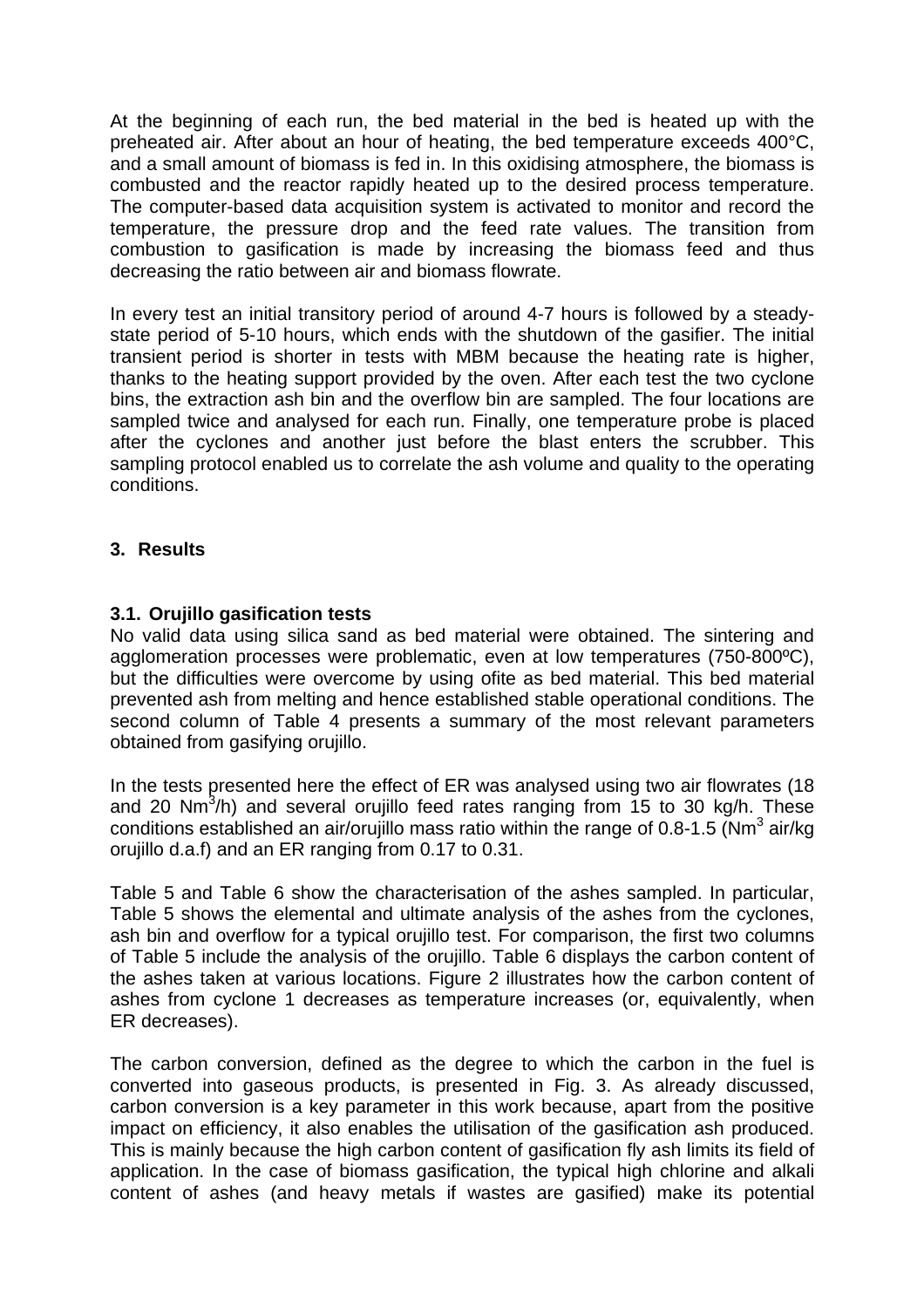utilisation even more difficult. This is very important from the economic point of view in future large-scale applications.

Most practical ER values for biomass gasification range between 0.20 and 0.40. Lower values of ER produce a high-tar-content gas and are therefore allowed only when the produced gas is going to be used as fuel gas in a furnace or in a boiler without previously cooling it. On the other hand, high values of ER give higher operating temperatures and lower amounts of tar in the gas but at the cost of reducing the heating value of the gas produced. Specifically, the ER range studied was 0.17–0.31 and the carbon conversion varied between 73.4% and 86.1%. Fig. 4 shows how the carbon conversion can be properly optimised by demonstrating that there is an optimum of gasification efficiency within the range shown in Figures 3 and 4. By way of summary, the use of ofite allows us to optimise gasification by operating at higher temperature. However, more than 90% conversion is not possible because of the agglomeration problems caused by sintering. Therefore, we have selected a range of ER that makes it possible to obtain relatively acceptable carbon conversion with maximum efficiency.

## **3.2. MBM gasification tests**

Initially, gasification trials with as-received MBM were performed. The typical sizes of as-received MBM ranged between 0.5 and 1.0 mm. Thermal decomposition of MBM in feed bins created a sticky solid deposit on the walls. This phenomenon was due to heat propagation from the gasifier to the feed system and it was necessary to take measures to prevent this, such as filling the feed bin with small batches of MBM, controlling injection of  $N_2$  (1-3 Nm<sup>3</sup>/h) to keep the feed screw cool, redesigning the screws to adapt to MBM and screening the MBM to select sizes from 1 to 3 mm. New gasification trials were tried but these measures were not entirely satisfactory. Low feed flowrates of MBM were detected and after two or three hours of operation the plant had to be shut down because of several problems in the feed system. To overcome these problems, the last (also the most expensive) measure taken was pelletisation of the MBM. The pellets had a constant diameter of 4 mm and a variable length ranging between 5 and 20 mm. Finally, the screw was recalibrated for various temperatures for the new feed . After these modifications the pilot plant was ready and satisfactory operation was achieved.

A complete set of successful MBM tests was carried out using ofite, limestone and a mixture of the two as bed material. As with orujillo, two independent variables were used. Three levels of air-to-fuel ratios were set by modifying the air and the MBM flowrates. The gasification tests with MBM showed quite good fluidised behaviour. A summary of the typical results obtained is given in the first column of Table 4. The experimental results indicate that MBM is not a good "gasifiable" feedstock since the final gas composition has low CO and  $H_2$  concentrations.

A general comparison between the gasification performance with MBM and orujillo is given in Table 4. As shown in the table, MBM gasification ashes have lower carbon content (typically 4% for MBM vs. 7-18% for orujillo). In spite of this, the gas obtained from MBM gasification is rather poor (low LHV and gasification efficiency). The reason is probably the severe dilution of the producer gas obtained from MBM gasification. This is due to the lower oxygen content of MBM compared to orujillo, which makes the air-to-fuel ratio higher for MBM gasification.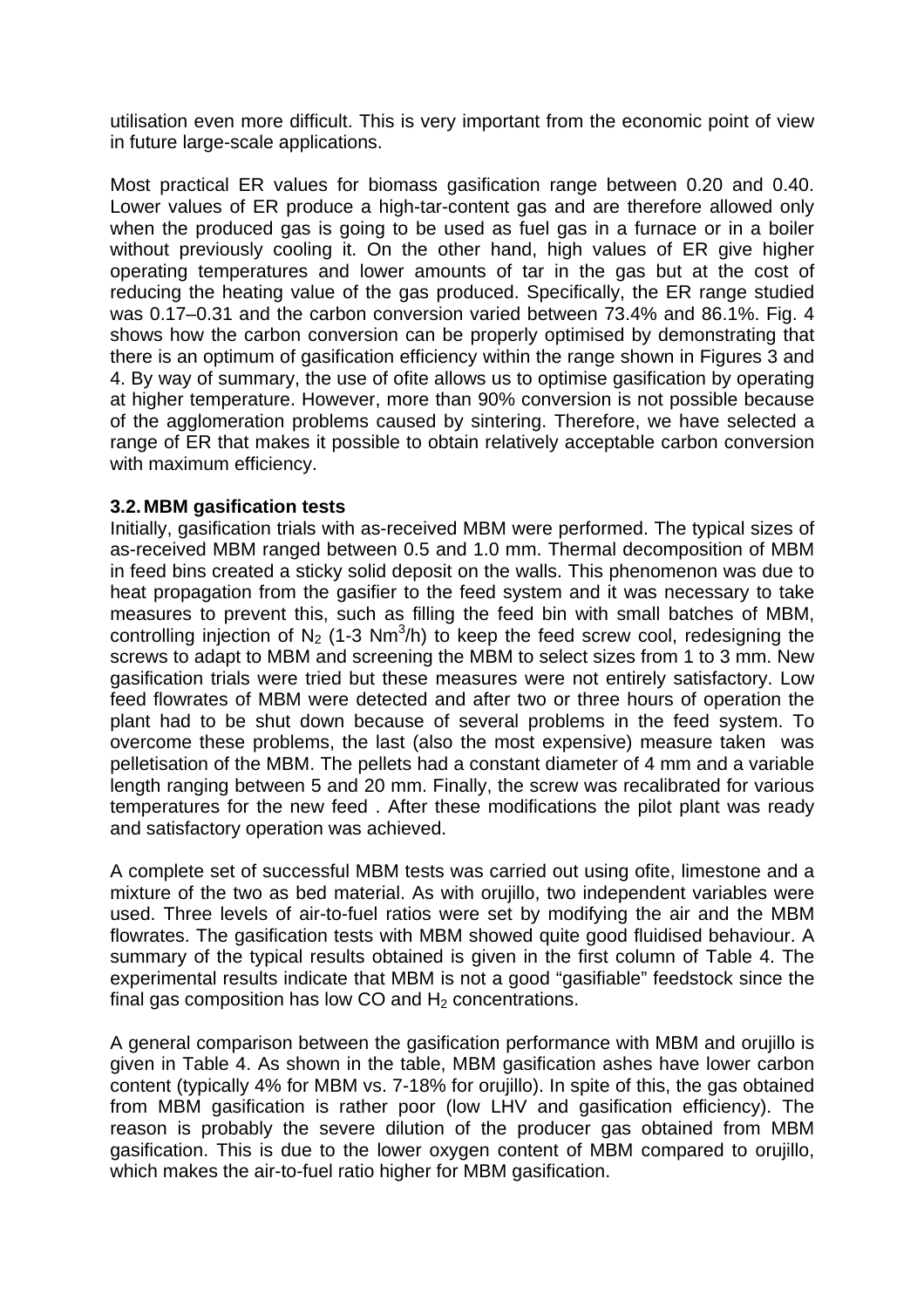The tests carried out with lime as bed material (or blends of this with ofite) showed a reduction up to 50% in tar content. However, no major differences were found in gas composition. The effect of using limestone as additive is shown in Table 7.

# **3.3. Comparison of MBM and orujillo ashes**

An extensive characterisation was made of the ashes generated in the foregoing tests, which facilitated an assessment of ways to make use of the ash and hence to design ash treatment methods when needed. A rigorous report of the findings is, nevertheless, beyond the scope of this paper, and we have included only a brief summary, as follows. In general, high concentrations of P and Ca (typical of bones) were found in MBM ashes. In orujillo ashes, on the other hand, high values of K were measured. The solubility of these components, in contrast, was very low. The solubility of P in MBM ashes showed especially low values — under 1% in DIN leaching tests — whereas the results of TCLP leaching tests turned out to be much higher, roughly 60%. In addition, high Cr content was measured in orujillo ashes, but it is thought that the main reason is the decomposition of steel in the reactor due to the severe abrasion in the fluidised-bed process. The chlorine content of orujillo ashes was 0.5-1.5% wt, which is probably the main handicap of this ash. In both ashes the PAH (polyaromatic hydrocarbons) were found to be very high (typically 100 mg/kg). In summary, the high carbon content of both ashes (especially orujillo) is a general handicap difficult to overcome in terms of the economics of future ash utilisation. MBM ash from other thermochemical processes is often considered attractive for fertiliser manufacture. However, the high PAH content found in this work make difficult this application. In addition, the low solubility of P and Ca make the attractiveness of this route doubtful, at least in common soils. In acid soils, however, the solubility of some key agriculture components could improve to a great extent. This is supported by the results from TCLP tests. Therefore, the use of both ashes in agriculture as soil amendments could be a reasonable route if previous treatments such as combustion and washing are applied. Obviously, the economy of these utilisation options needs further evaluation.

## **4. Conclusions**

A biomass (orujillo) and a waste (MBM), were successfully gasified in a pilot-scale fluidised-bed reactor. Long-term gasification tests with orujillo were very challenging due to the agglomeration problems related to its high potassium content. Under a reasonable thermal level and with the selection of a new inert material, ofite, longterm tests were finally successful. For orujillo testing, an optimum ER around 0.25 was established to obtain relatively acceptable carbon conversion (90%) with maximum efficiency. The other fuel gasified was MBM, a residue difficult to dispose of. This waste was included in the study to compare gasification to other thermochemical processes. Up to 97% carbon conversion was achieved for this waste in our study, although the gas quality was rather poor. A brief discussion about the potential utilisation options for the ash produced by the two fuels has been included. In general, the high carbon and PAH content of both ashes and the chlorine content (only for orujillo) make the economics problematic for future utilisation of these ashes. Using them as a soil amendment after some kind of pre-treatment seems to be the most reasonable option for both.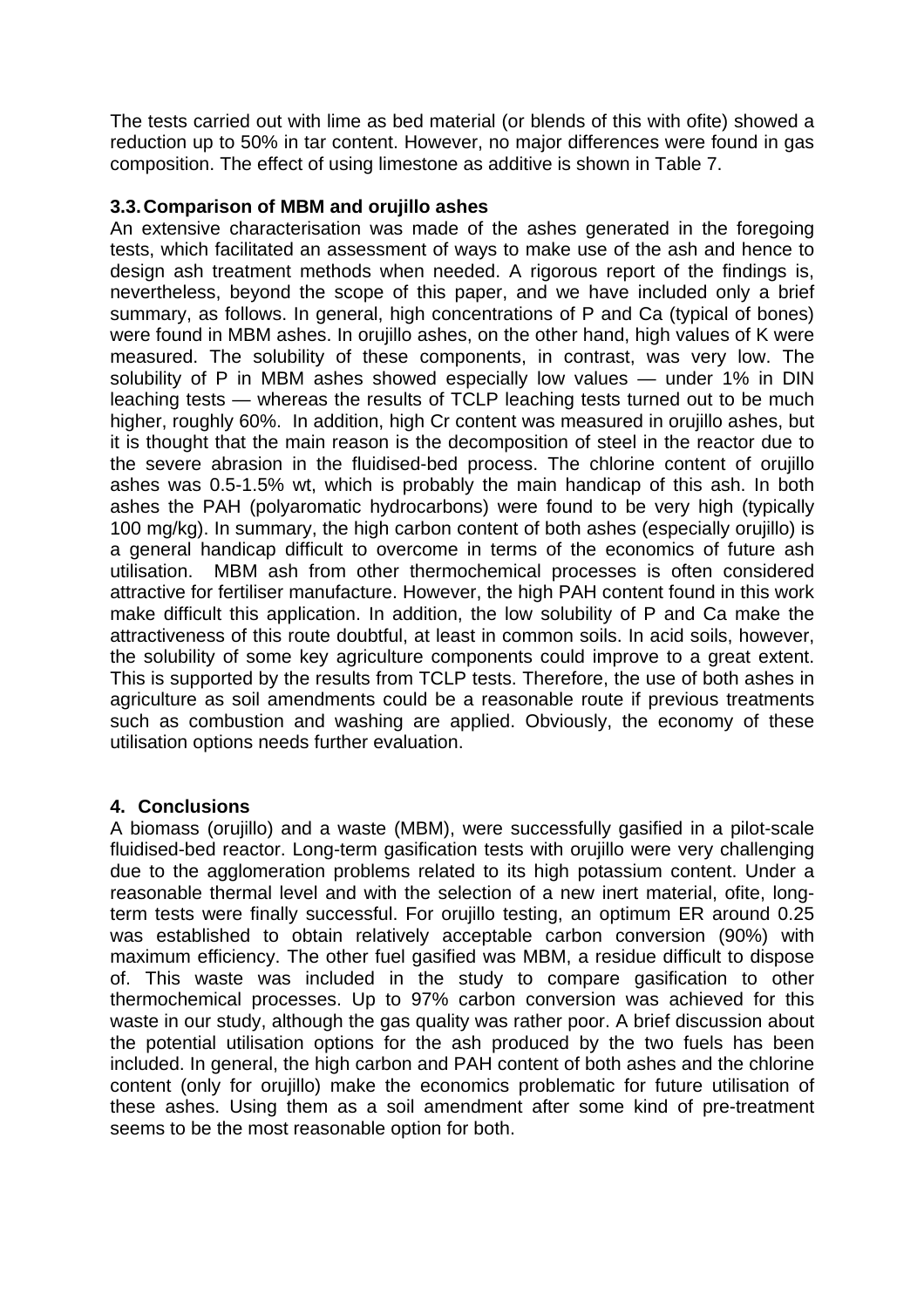# **Acknowledgements**

This work was partly financed by European Commission under the  $5<sup>th</sup>$  framework programme, project number NNE5-2001-00598. The authors also thank the Commission of Science and Technology (CICYT) of Spain for their financial support. We wish to express our gratitude to VTT processes (Finland) and especially acknowledge the helpful comments made by Matti Nieminen.

# **Literature**

[1] Bridgwater, A.V. (1995): *The Technical and Economic-Feasibility of Biomass Gasification for Power-Generation.* Fuel, 74(5): p. 631-653.

[2] Visser, H.J.M., Kiel, J.H.A. (2001): *Ash/Bed agglomeration in fluidized-bed combustion and gasification. ECN Report ECN-B-01-006*.

[3] Arvelakis, S., et al. (2002): *Effect of leaching on the ash behaviour of olive residue during fluidized bed gasification.* Biomass & Bioenergy, 22(1): p. 55-69.

[4] Natarajan, E., et al. (1998): *Experimental determination of bed agglomeration tendencies of some common agricultural residues in fluidized bed combustion and gasification.* Biomass & Bioenergy, 15(2): p. 163-169.

[5] García-Ibañez, P., Cabanillas A., Sánchez, J.M (2004): *Gasification of leached orujillo (olive oil waste) in a pilot plant circulating fluidised bed reactor. Preliminary results.* Biomass & Bioenergy, 27(2): p. 183-194.

[6] García-Ibañez P., Cabanillas, A., García-Ybarra, P.L. (2001): *A pilot scale circulating fluidised bed plant for orujillo gasification*, in *Progress in thermochemical biomass conversion*, A. Bridgwater, Editor. Blackwell Science Ltd. p. 209-220.

[7] García-Ibañez P., Cabanillas, A., García-Ybarra, P.L. (2003): *The first tests of leached orujillo on a circulating fluidized-bed gasifier.*, in *Pyrolysis and gasification of biomass and waste*, A. Bridgwater, Editor. CPL Press. p. 477-485.

[8] Arvelakis, S., et al. (2003): *Agglomeration problems during fluidized bed gasification of olive-oil residue: evaluation of fractionation and leaching as pretreatments.* Fuel, 82(10): p. 1261-1270.

[9] Corella, J., Toledo, J.M, Padilla, R. (2004): *Olivine or dolomite as in-bed additive in biomass gasification with air in a fluidized bed: Which is better?* Energy & Fuels, 18(3): p. 713-720.

[10] Gómez-Barea, A., Arjona, R., Ollero, P. (2005): *Pilot-plant gasification of olive stone: a technical assessment.* Energy & Fuels, 19(2): p. 598-605.

[11] Gómez-Barea, A., Ollero, P., Arjona, R. (2005): *Reaction-diffusion model of TGA gasification experiments for estimating diffusional effects.* Fuel, 84(12-13): p. 1695- 1704.

[12] Ollero, P., Serrera, A., Arjona, R., Alcantarilla, S. (2003): *The CO2 gasification kinetics of olive residue.* Biomass & Bioenergy, 24(2): p. 151-161.

[13] Ollero, P., Serrera, A., Arjona, R., Alcantarilla, S. (2002): *Diffusional effects in TGA gasification experiments for kinetics determination.* Fuel, 81: p. 1989-2000.

[14] García-Peña, F.M. et al (2002): *MBM (meat and bone meal) co-gasification in IGCC technology*. in *Proceedings of ASME Turbo Expo*. Amsterdam, The Netherlands.

[15] McDonnell, K., et al. (2001): *Behaviour of meat and bone meal/peat pellets in a bench scale fluidised bed combustor.* Energy, 26(1): p. 81-90.

[16] Visser H.J.M., van Doorn, J. (2001): *Meat and bone meal as fuel*, in *VDI-Tagunt Zukunftorientierte Entsorgung von Tiermehl/Tierfett*. Dortmund, BRD.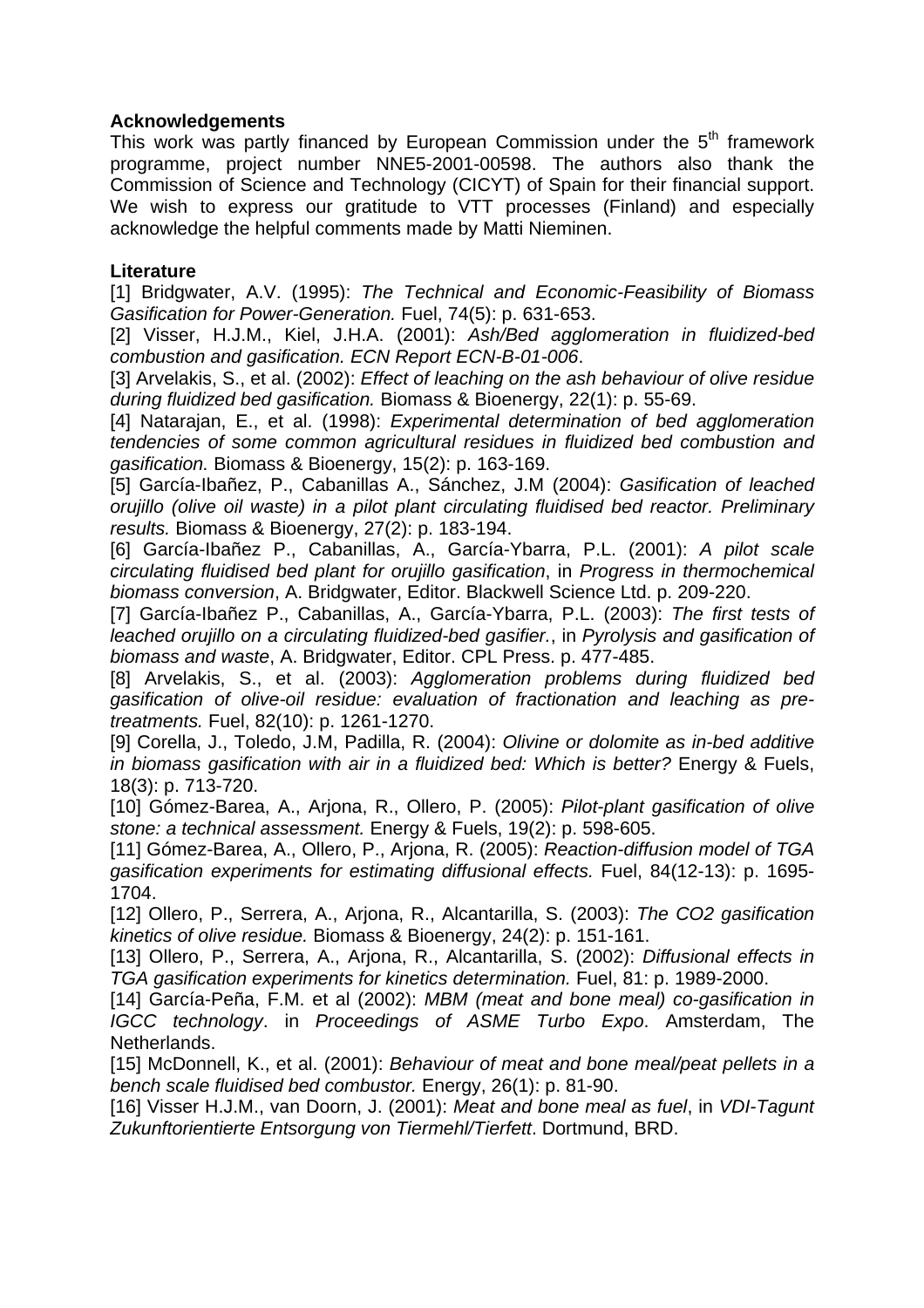|                 | Orujillo   |           | <b>MBM</b> |           |  |
|-----------------|------------|-----------|------------|-----------|--|
|                 | $%$ (w.b.) | $%$ (d.b) | $%$ (w.b.) | $%$ (d.b) |  |
| LHV (MJ/kg)     | 14.09      | 15.80     | 19.75      | 20.57     |  |
| HHV (MJ/kg)     | 15.02      | 16.84     | 21.27      | 22.05     |  |
| $\overline{C}$  |            | 41.01     |            | 45.04     |  |
| H               |            | 4.16      |            | 6.4       |  |
| l N             |            | 1.13      |            | 7.47      |  |
| S               |            |           |            | 0.64      |  |
| $\circ$         |            | 30.64     |            | 21.58     |  |
| Moisture        | 10.82      |           | 6.91       |           |  |
| Ashes           | 20.41      | 22.88     | 17.57      | 18.87     |  |
| Volatile matter | 53.34      | 59.81     | 67.05      | 72.03     |  |
| Fixed carbon    | 15.44      | 17.31     | 8.47       | 9.1       |  |

**Table 1.** Chemical characterisation of the fuels

**Table 2.** Chemical and physical characterisation of ofite and limestone.

| Main Analysis (wt %) |              |                          |                      |                          |           |  |  |
|----------------------|--------------|--------------------------|----------------------|--------------------------|-----------|--|--|
|                      | <b>Ofite</b> | Limestone                |                      | Ofite                    | Limestone |  |  |
| Si as $SiO2$         | 53.93        | 0.30                     | Na as $Na2O$         | 3.49                     |           |  |  |
| Al as $Al_2O_3$      | 13.61        | 0.10                     | K as $K_2O$          | 0.48                     | ٠         |  |  |
| Fe as $Fe2O3$        | 9.15         | $\overline{\phantom{a}}$ | Sulphates as $SO3$   | $\overline{\phantom{0}}$ | 0.10      |  |  |
| Ca as CaO            | 11.15        | 55.40                    | Moisture at 105°C    | 0.47                     | 0.80      |  |  |
| Mg as MgO            | 7.90         | 0.20                     | Weight loss at 750°C | 0.64                     | 43.50     |  |  |

| Size Distribution (wt %) |           |      |      |      |      |     |      |      |      |      |
|--------------------------|-----------|------|------|------|------|-----|------|------|------|------|
| Size $(\mu m)$           |           | 2500 | 1900 | 1410 | 1000 | 500 | 250  | 125  | 100  | 62   |
| wt $%$                   | Ofite     | 100  | 98   | 74.3 | 45.6 | 7.9 | 8.54 | 5.9  | 5.47 | 3.8  |
|                          | ∟imestone | ۰.   | -    | 100  | 99.9 | 14  | 0.13 | 0.10 |      | 0.01 |

| Inside bed diameter          | $0.15 \; m$                |
|------------------------------|----------------------------|
| Bed height                   | 1.7 <sub>m</sub>           |
| Inside freeboard diameter    | $0.25 \; m$                |
| Freeboard height             | 2.5 <sub>m</sub>           |
| <b>Fluidisation velocity</b> | $0.8 - 1.4$ m/s            |
| <b>Bed material</b>          | Ofite, limestone           |
| Fuel                         | Orujillo, MBM              |
| Fuel feed rate               | $6 - 35$ kg/h              |
| Gasification agent           | Air                        |
| Operating temperature        | $700 - 850$ <sup>o</sup> C |
| Operating pressure           | Atmospheric                |
| Fluidisation regime          | <b>Bubbling</b>            |
| Maximum thermal capacity     | 150 k $W_{th}$             |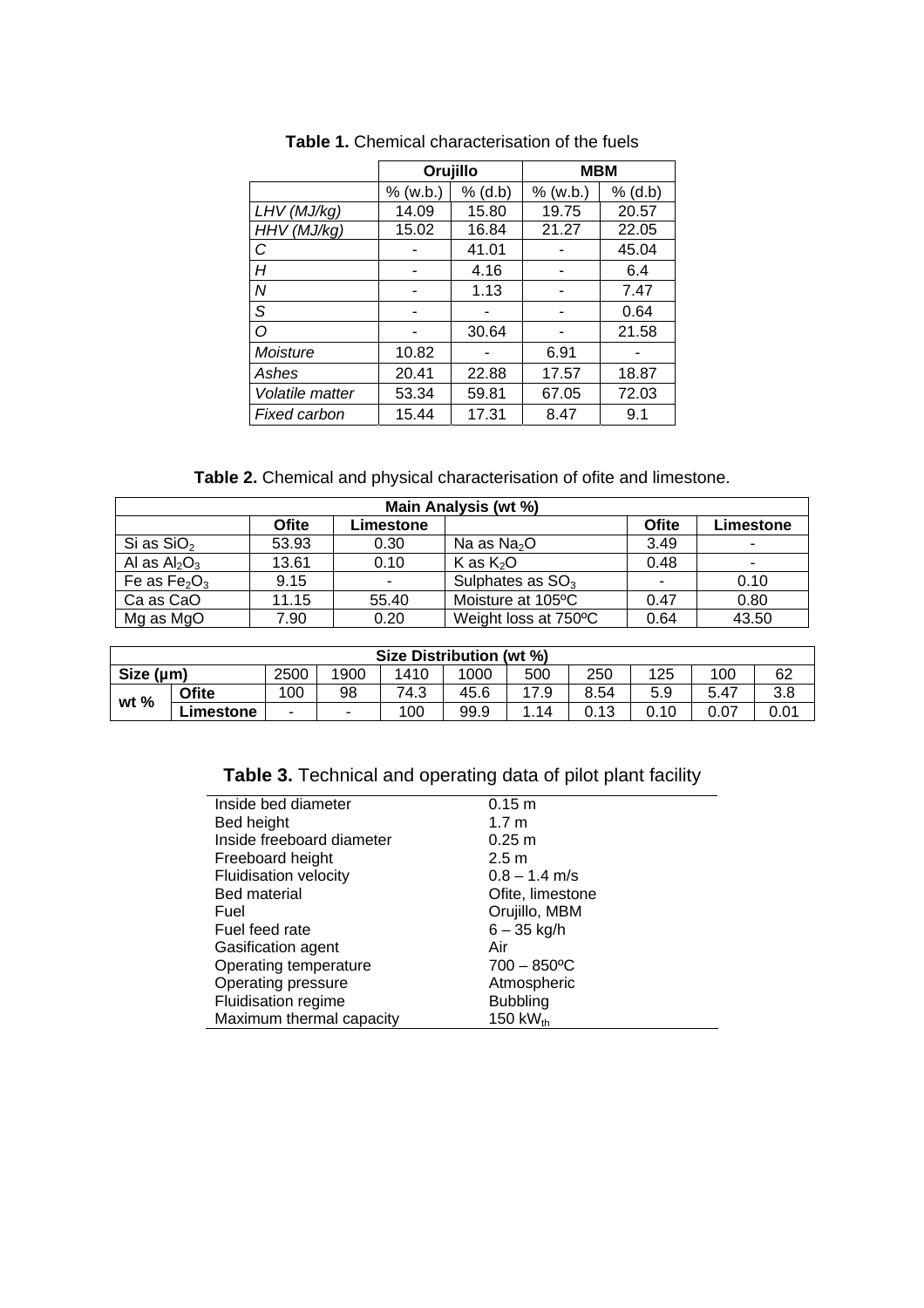|                                        | <b>MBM</b>               | <b>ORUJILLO</b> |
|----------------------------------------|--------------------------|-----------------|
| <b>Bed material</b>                    | Ofite, CaO, Ofite+20%CaO | Ofite           |
| Air ratio (Nm3 air/kg fuel d.a.f.)     | $1.2 - 2.8$              | $0.8 - 1.5$     |
| Equivalent ratio                       | $0.20 - 0.42$            | $0.17 - 0.31$   |
| Gasification temperature (°C)          | $710 - 860$              | $700 - 820$     |
| Freeboard temperature (°C)             | $500 - 600$              | $530 - 650$     |
| Gas yield (Nm3 gas dry/kg fuel d.a.f.) | $2.1 - 3.7$              | $1.9 - 2.5$     |
| LHV (MJ/Nm3)                           | $1.0 - 3.0$              | $4.5 - 5.5$     |
| Gasification efficiency (cold)         | $0.25 - 0.40$            | $0.50 - 0.70$   |
| Carbon conversion                      | $0.80 - 0.97$            | $0.7 - 0.85$    |
| Gas composition (%v/v, dry):           |                          |                 |
| H2                                     | $1.0 - 8.0$              | $8.0 - 12.0$    |
| CO                                     | $3.0 - 12.0$             | $9.0 - 14.0$    |
| CH4                                    | $2.0 - 5.0$              | $2.5 - 3.5$     |
| CO2                                    | $10.0 - 16.0$            | $16.0 - 20.0$   |

|  | Table 4. Comparison of main MBM and orujillo gasification parameters |  |
|--|----------------------------------------------------------------------|--|
|  |                                                                      |  |

**Table 5.** Typical ash analysis (%) of orujillo ashes for the different sample locations

|                 | Fuel (orujillo)          |           | <b>Cyclone 1</b>         |                          | <b>Cyclone 2</b>         |                | Overflow                 |           | <b>Bottom ash</b>        |           |
|-----------------|--------------------------|-----------|--------------------------|--------------------------|--------------------------|----------------|--------------------------|-----------|--------------------------|-----------|
|                 | $%$ (w.b.)               | $%$ (d.b) | $%$ (w.b.)               | $%$ (d.b)                | $%$ (w.b.)               | $%$ (d.b)      | $%$ (w.b.)               | $%$ (d.b) | $%$ (w.b.)               | $%$ (d.b) |
| C               | $\overline{\phantom{a}}$ | 41.01     | $\blacksquare$           | 8.61                     |                          | 11.81          | $\overline{\phantom{a}}$ | 9.45      |                          | 0.44      |
| н               | $\,$ $\,$                | 4.16      | $\overline{\phantom{a}}$ | < 0.05                   | $\overline{\phantom{a}}$ | 0.14           | $\blacksquare$           | 0.48      | $\overline{\phantom{a}}$ | < 0.05    |
| N               | -                        | 1.13      | $\overline{\phantom{a}}$ | 0.29                     |                          | 0.5            | $\overline{\phantom{a}}$ | 0.22      |                          | 0.08      |
| O               |                          | 30.64     | $\blacksquare$           | 5.08                     |                          | 6.96           | $\overline{\phantom{a}}$ | 6.23      |                          | 0.27      |
| Moisture        | 10.82                    | ۰         | 0.98                     | $\overline{\phantom{a}}$ | 2.81                     | $\blacksquare$ | 1.13                     |           | 0.15                     | ۰         |
| Ash             | 20.41                    | 22.88     | 85.17                    | 86.02                    | 78.32                    | 80.59          | 82.68                    | 83.62     | 99.06                    | 99.21     |
| Volatile matter | 53.34                    | 59.81     | 7.79                     | 7.86                     | 11.05                    | 11.37          | 10.99                    | 11.12     | 0.96                     | 0.97      |
| Fixed carbon    | 15.44                    | 17.31     | 6.06                     | 6.12                     | 7.81                     | 8.04           | 5.2                      | 5.26      | 0                        | 0         |

|  |  |  |  |  |  |  |  |  |  | <b>Table 6.</b> Total carbon content (%) of orujillo ashes for the different sample locations |
|--|--|--|--|--|--|--|--|--|--|-----------------------------------------------------------------------------------------------|
|--|--|--|--|--|--|--|--|--|--|-----------------------------------------------------------------------------------------------|

| Test | bed $(°C)$ | ER   | %C Overflow | %C Cyclone 1 | %C Cyclone 2 |
|------|------------|------|-------------|--------------|--------------|
|      | 700        | 0.17 | 37.54       | 20.18        | 22.08        |
| 2    | 740        | 0.20 | 20.77       | 12.00        | 15.24        |
| 3    | 750        | 0.22 | 37.44       | 15.78        | 18.08        |
| 4    | 760        | 0.23 | 29.85       | 14.51        | 19.51        |
| 5    | 785        | 0.24 | 19.85       | 14.03        | 15.86        |
| 6    | 780        | 0.29 | 8.24        | 11.58        | 9.66         |
|      | 820        | 0.31 | 5.33        | 9.09         | 12.04        |

**Table 7.** Effect of additive on gas produced and analysis of volume and quality of ash generated by MBM gasification (100% ofite and ofite/CaO=80/20)

|                                | without CaO          | with 20% CaO         |
|--------------------------------|----------------------|----------------------|
| Tar content (g/Nm3, dry)       | $17 - 21$            | $8 - 13$             |
| Particle content (mg/Nm3, dry) | $200 - 900$          | $2000 - 4000$        |
| Carbon cyclone 1 (%w)          |                      |                      |
| Carbon cyclone 2 (%w)          | 12                   | 9                    |
| W/F (kg inert/kg fuel·h-1)     | 1.25                 | 1.3                  |
| C1/F (kg ash/kg fuel)          | 0.07                 | 0.13                 |
| C2/F (kg ash/kg fuel)          | $1.52 \cdot 10^{-3}$ | $1.16 \cdot 10^{-3}$ |